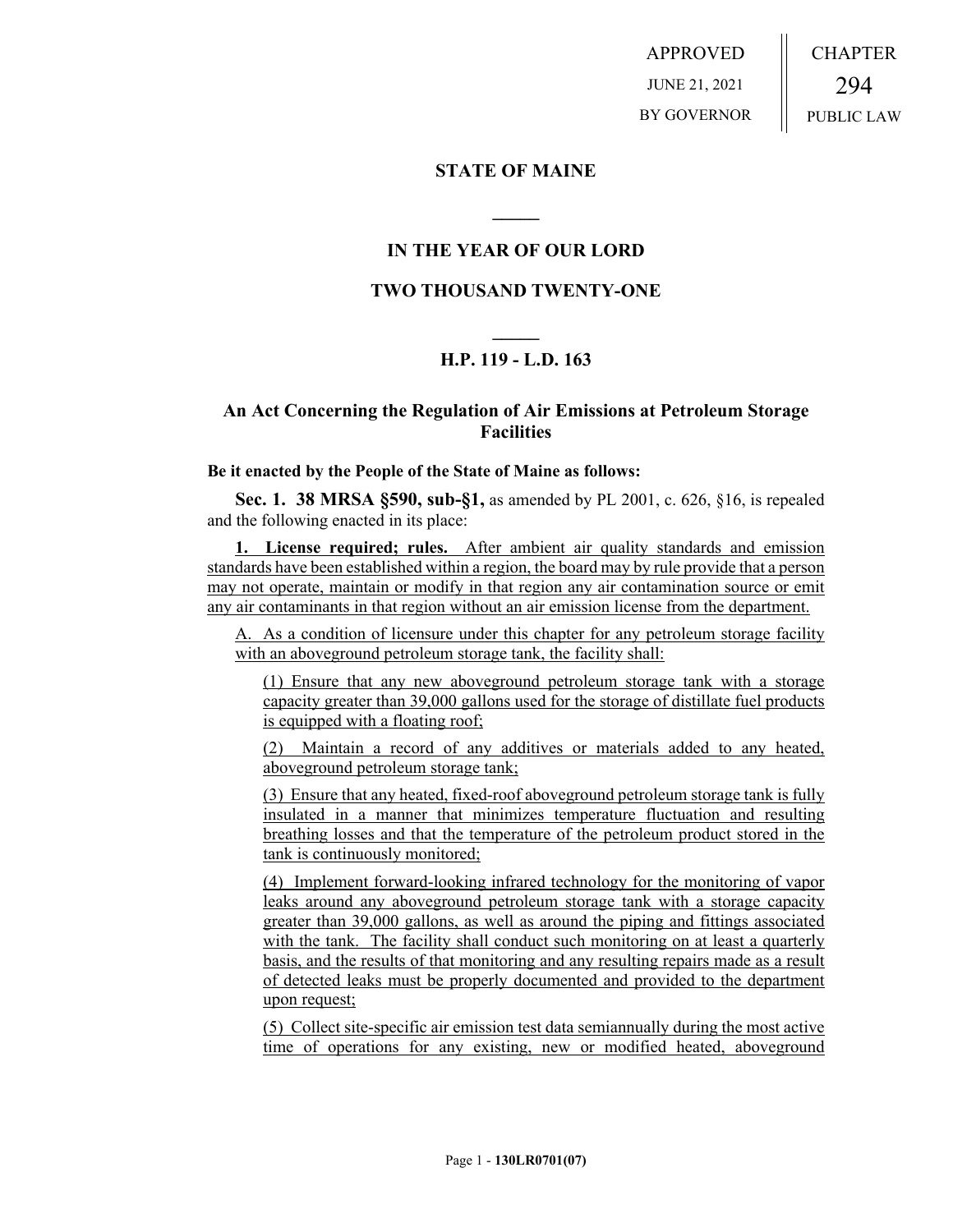petroleum storage tank with a storage capacity greater than 39,000 gallons, and the collected data must be used to establish site-specific air emission factors. A facility that operates in a similar manner multiple tanks of the same construction storing the same product may, upon approval by the department, collect site-specific air emission test data from a representative tank in lieu of testing all similarly operating tanks. The test data collected by the facility must be used for the purposes of annual air emissions reporting and by the department when determining compliance with licensed air emission limits;

(6) Conduct on a monthly basis a visual inspection of the internal, floating roof of any aboveground petroleum storage tank equipped with such a roof; conduct on a monthly basis an external leak inspection of that roof using photo ionization detection technology or flame ionization detection technology; and conduct a complete inspection of the cover and seal associated with that roof every 5 years and each time the tank is emptied and degassed; and

(7) If the facility has an aboveground petroleum storage tank with a storage capacity greater than 39,000 gallons that is equipped with an external or internal floating roof, implement a fenceline monitoring program, designed and operated by a qualified, independent 3rd-party entity, which must provide continuous emission monitoring consistent with the requirements of the United States Environmental Protection Agency's Method 325A, Volatile Organic Compounds from Fugitive and Area Sources: Sampler Deployment and VOC Sample Collection, and Method 325B, Volatile Organic Compounds from Fugitive and Area Sources: Sampler Preparation and Analysis. The facility shall provide to the department a description of its fenceline monitoring program and a copy of all data collected under the program, which the department shall make available on its publicly accessible website.

B. A facility required to be licensed under this chapter may not load distillate fuel into a cargo tank that carried gasoline as its most recent load unless the facility is equipped with and uses a collection and control system for air emissions of volatile organic compounds.

C. As a condition of licensure under this chapter for any new or modified bulk gasoline terminal, the terminal shall implement best practical treatment for emissions associated with the loading, unloading and storage of gasoline at the terminal that is equivalent or substantially similar to applicable best available control technology requirements implemented by the United States Environmental Protection Agency pursuant to the federal Clean Air Act.

D. At least once every 5 years, the board shall evaluate and, if determined necessary, update the best practical treatment requirements applicable to licensed petroleum storage facilities with aboveground petroleum storage tanks. In evaluating the best practical treatment requirements pursuant to this paragraph, the board shall consider best practical treatment requirements for aboveground petroleum storage tanks implemented by other New England states and applicable best available control technology requirements implemented by the United States Environmental Protection Agency pursuant to the federal Clean Air Act.